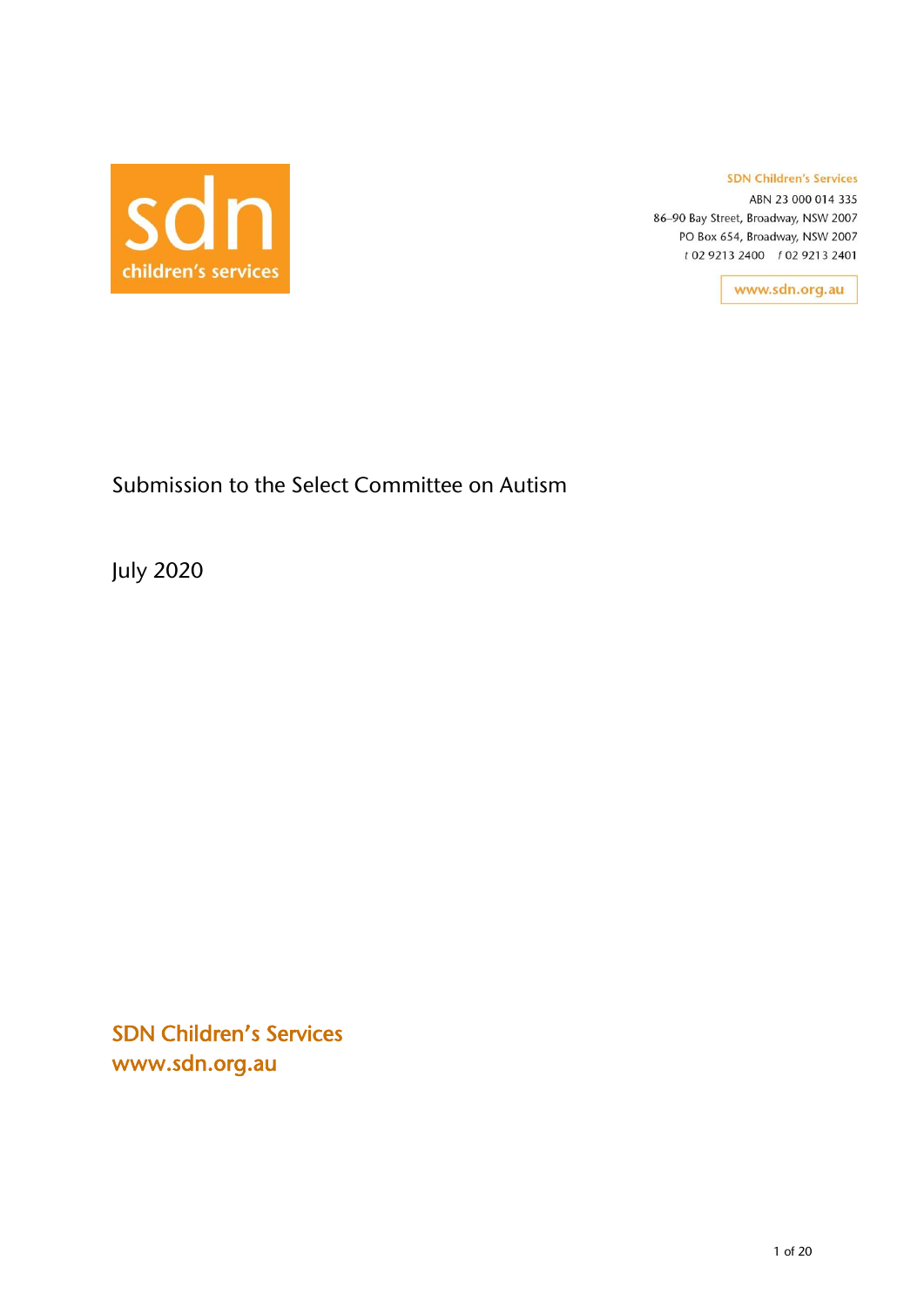# SUBMISSION TO THE SELECT COMMITTEE ON AUTISM

## 1. Executive Summary

This submission from SDN Children's Services is based on our experience as a provider of inclusive early learning, NDIS therapies and other support to families, as well as feedback from 63 families of children with a diagnosis of autism spectrum disorder (ASD) engaged in our services.

Families were emailed a link to an online survey with questions based on the terms of reference. We encouraged them to share their experiences with us in order to contribute to our submission. The families who received the survey had one or more children with a diagnosis of ASD and were engaged with our early learning or NDIS children's therapies, on a waitlist, or were previously engaged with our services.

We were heartened to receive so many responses from families covering a broad range of perspectives and experiences. Despite this variation, the following issues resonated strongly with a large number of respondents:

- The need for improved access to and consistency of diagnosis
- Waiting times for services
- Isolation and barriers to inclusion.

Some parents kept their comments brief while others shared more details about the challenges they have faced. Some of the comments, particularly regarding isolation and lack of inclusion, were deeply moving, and we hope these will inform efforts to improve support to families.

The feedback from families aligns with the evidence available in literature, and the experience and insights that SDN itself has gained over a number of years as a provider of early childhood interventions for children with autism spectrum disorders.

# 2. About the SDN Group (SDN)

SDN Children's Services is a not-for-profit organisation established in 1905 and is one of Australia's most experienced and trusted leaders in mainstream early education and childcare, disability services for children, and family support. The SDN Group includes a wholly-owned subsidiary, SDN Child and Family Services Pty Ltd.

Our purpose is to promote and enhance children's wellbeing, learning and development in inclusive environments. We provide high-quality children's therapies and inclusive early childhood education and ensure our services are safe, affordable, inclusive and as inspiring as possible. We build strong connections within communities, challenge discrimination and help remove barriers to full inclusion.

We believe in the rights of children as articulated in the United Nations Convention on the Rights of the Child and are committed to social and educational inclusion. Through our strategy we seek to enhance the wellbeing of children and to make sure that children facing challenges have a place in the services we operate, support and advocate for.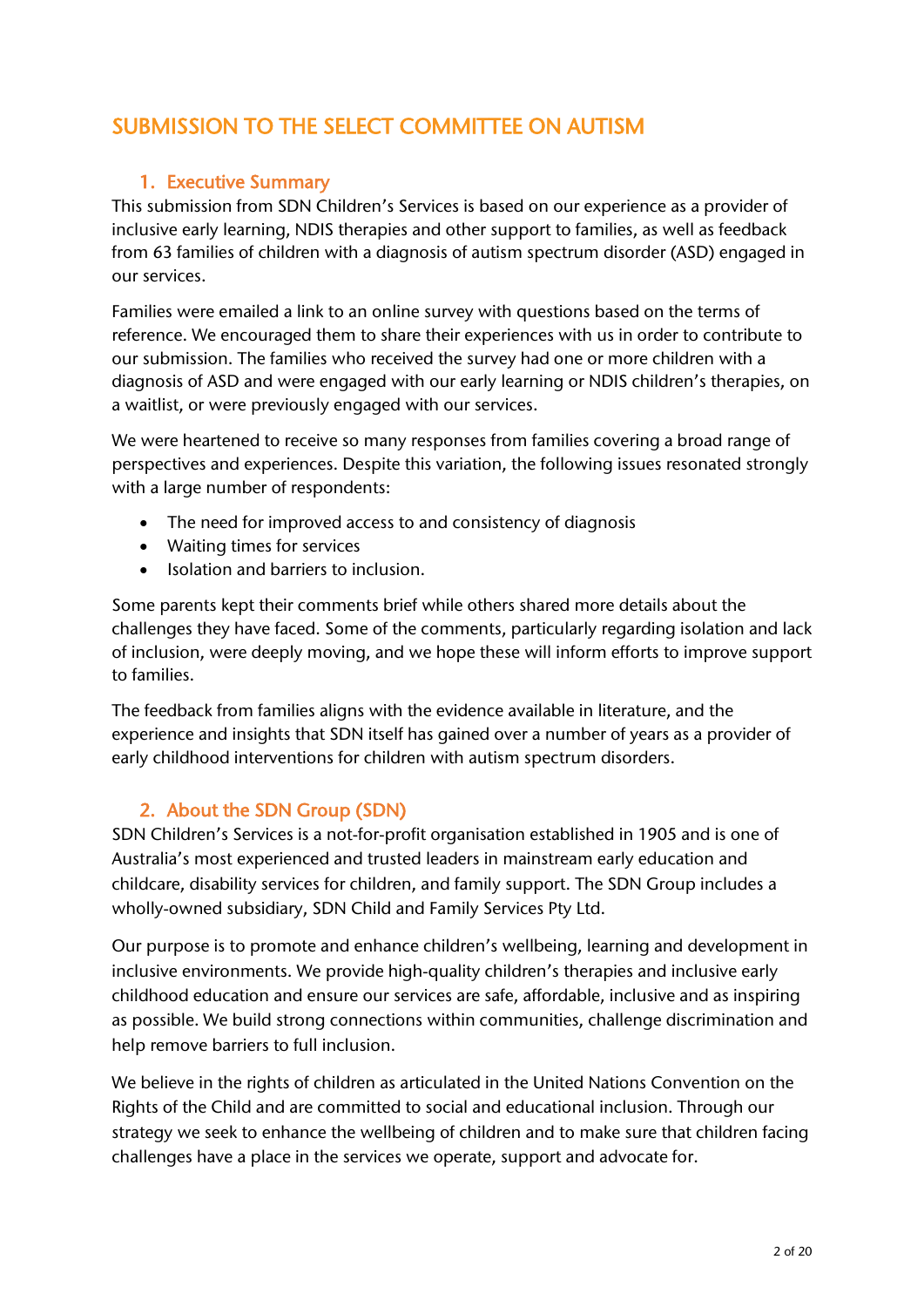We operate an integrated model of service delivery using our Pathways Approach that brings together our expertise in mainstream and specialised service delivery. In all, around 5,000 children, families and other service providers benefit from SDN's work each year.

We have many years of experience partnering with families with children with Autism Spectrum Disorder. We are a registered NDIS Provider and offer therapies for children from early childhood until transition to high school, with a focus on children with autism.

SDN welcomes children with disability into our mainstream early learning centres and preschools, with a strong focus on inclusive education. We also operate SDN Beranga Autism Specific Preschool in Rooty Hill, NSW, supporting families to engage in early learning and therapy for children with a diagnosis of autism. There is a high demand for the service and vulnerable families and children at risk are prioritised for access.

SDN was selected by the NDIA to trial the Early Childhood Early intervention (ECEI) approach in the Nepean Blue Mountains in NSW, and provided transitional services funded by the NSW Government across metropolitan Sydney from 2017 to 2018. The NDIA also selected SDN as one of two ECEI Transition Advisors to mentor and coach early intervention organisations across NSW.

More information about SDN is available at: [www.sdn.org.au](http://www.sdn.org.au/)

# 3. Families' experiences: the literature

Parents of children with an Autism Spectrum Disorder (ASD) often report high levels of stress and mental health issues associated with the challenges of raising a child with complex needs (Weiss, Wingsiong & Lunsky 2014<sup>1</sup>). These issues are often compounded by having to navigate multiple service sectors to address the specific needs of their children. Many parents have difficulty sustaining regular work due to problems with accessing and sustaining quality childcare. Mothers of children with ASD report greater emotional problems compared with mothers of children with intellectual disability without ASD, and compared with mothers of typically developing children (Totsika et al., 2011<sup>2</sup>). Evidence also suggests that elevated stress and related impact on parent and child psychological wellbeing indirectly affect parenting behaviour and child outcomes.

The stressors families with a child with an ASD face include:

- Being asked to remove their child from an early childhood education and care or school situation because the educators could no longer manage (White et al. 2012<sup>3</sup>);
- Being told frequently that their child has lost control, threatened or hurt someone (White et al. 2012);
- Receiving frequent phone calls from school or early childhood education and care (White et al. 2012);

<sup>1</sup> Weiss, J.A., Wingsiong, A., & Lunsky, Y. (2014). Defining crisis in families of individuals with autism spectrum disorders. Autism. Nov; 18(8): 985-995.

<sup>&</sup>lt;sup>2</sup> Totsika, V., Hastings, R.P., Emerson, E., Lancaster, G.A., Berridge, et al. (2013). Is there a bidirectional relationship between maternal wellbeing and child behavior problems in autism spectrum disorders? Longitudinal al=analysis of a populationdefined sample of young children. Autism Research. June 6(3):201-211

<sup>&</sup>lt;sup>3</sup> White, S.E., McMorris, C., Weiss, J.A., et al. (2012). The experience of crisis I families of individuals with autism spectrum disorder across the lifespan. Journal of Child and Family Studies 21(3): 457-465.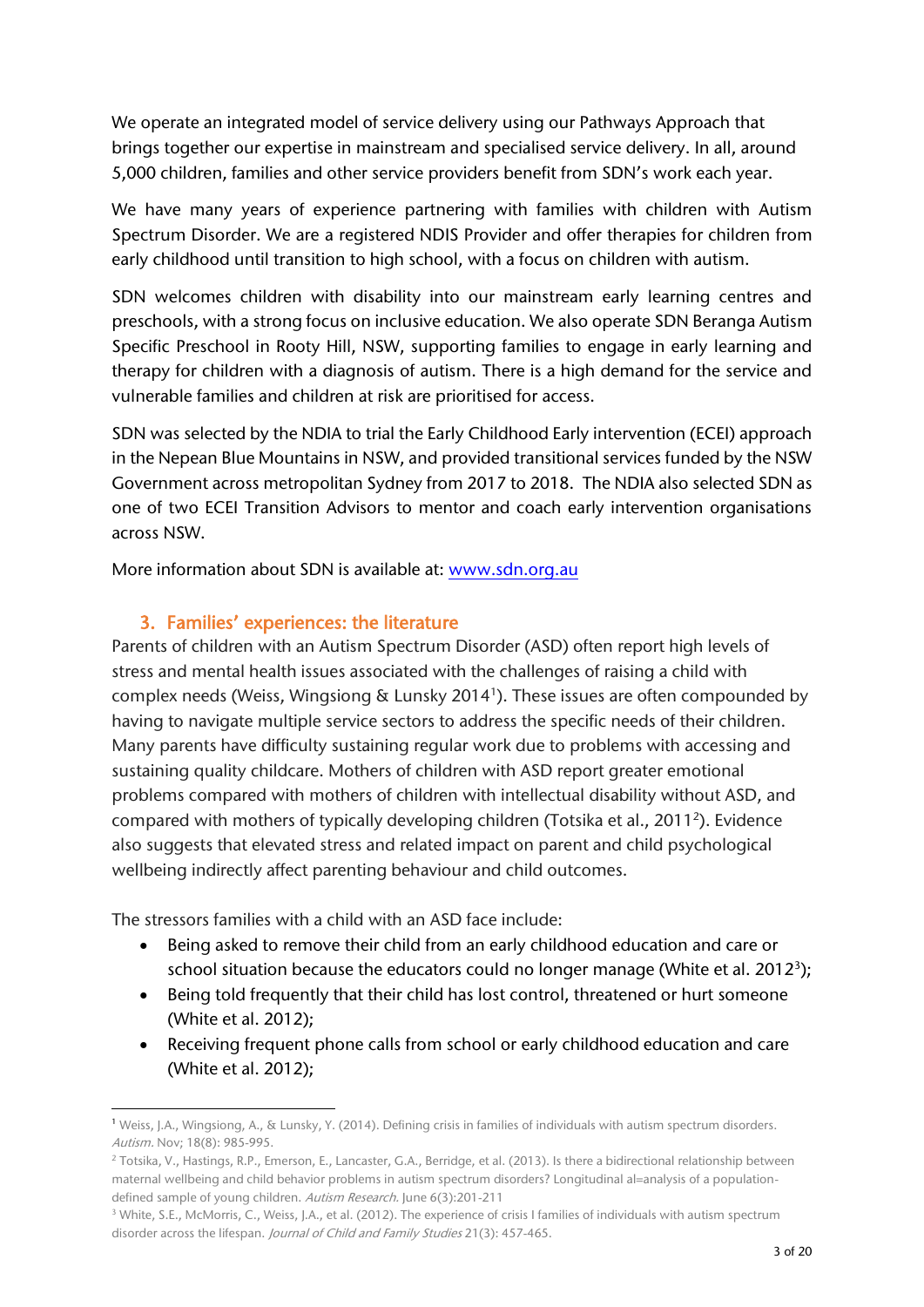- Higher medical expenses compared to children without an ASD due to high comorbidity of psychiatric and behavioural disorders in children with an ASD (McArthy, 2007<sup>4</sup>);
- The added strain of day-to-day care responsibilities and the time required to attend health appointments;
- Having difficulty accessing or sustaining work as work is dependent on the availability of appropriate and affordable early childhood education and care and after school care (Loynes, 2001 $^5$ );
- Lack of financial resources due to inconsistency of work and then the compounding stressors that result from poverty including unsustainable housing, poor nutrition and compromised safety and wellbeing.

Studies that have examined the experience of crisis in families of people with an ASD found that child behaviour was the most frequent subtheme (Weiss, Wingsiong & Lunsky 2014<sup>6</sup>) and are the most consistent predictor of parental stress, marital breakdown and decisions to seek out of home care (Novita Children's Services, 2014<sup>7</sup>; Nankervis et al 2011<sup>8</sup>).

# 4. Families' experiences: family voices

SDN also sought feedback from families engaged in our services so that their voices could be heard as part of this inquiry.

We heard from 63 families who have a child or children with an ASD via an anonymous survey. The families were current or former clients of SDN in any of our service types, or were on a waiting list for an SDN service.

The responses from families have been organised under the key elements from the inquiry terms of reference. SDN received so many comments from families in relation to some elements of the terms of reference that we included a selection of comments in the body of the submission, with the full range of responses in the appendix.

Having our son diagnosed turned our world around. It filled us initially with so much worry, so many questions. We suddenly became afraid of the future. We began worrying about whether he will fit in and whether he will be accepted by his peers or will he live a life of being bullied? We scrambled to find the right therapies for him, and worried about the cost, not only financially, but we needed to invest our emotions, strength and time in it. We had to dedicate our lives to helping him overcome his struggles.

<sup>5</sup> Loynes, F. (2001) *The impact of autism: a report compiled for the All Party Parliamentary Group on Autism*.

<sup>&</sup>lt;sup>4</sup> McArthy, J. (2007). Children with Autism Spectrum Disorders and intellectual disability: current opinion. Psychiatry 20(5): 472-476

<sup>6</sup> Weiss, J.A., Wingsiong, A., & Lunsky, Y. (2014). Defining crisis in families of individuals with autism spectrum disorders. Autism. Nov; 18(8): 985-995.

<sup>&</sup>lt;sup>7</sup> Novita Children's Services (2014). Supporting families: factors contributing to children and young people with disability living in voluntary out-of-home care. The Department of Communities and Social Inclusion, South Australia.

<sup>8</sup> Nankervis, K., Rosewarne, A. & Vassos, M. (2011). Why do families relinquish care? An investigation of the factors that lead to relinquishment into out-of-home respite care. Journal of Intellectual Disability Research. Vol. 55(4). 422-433.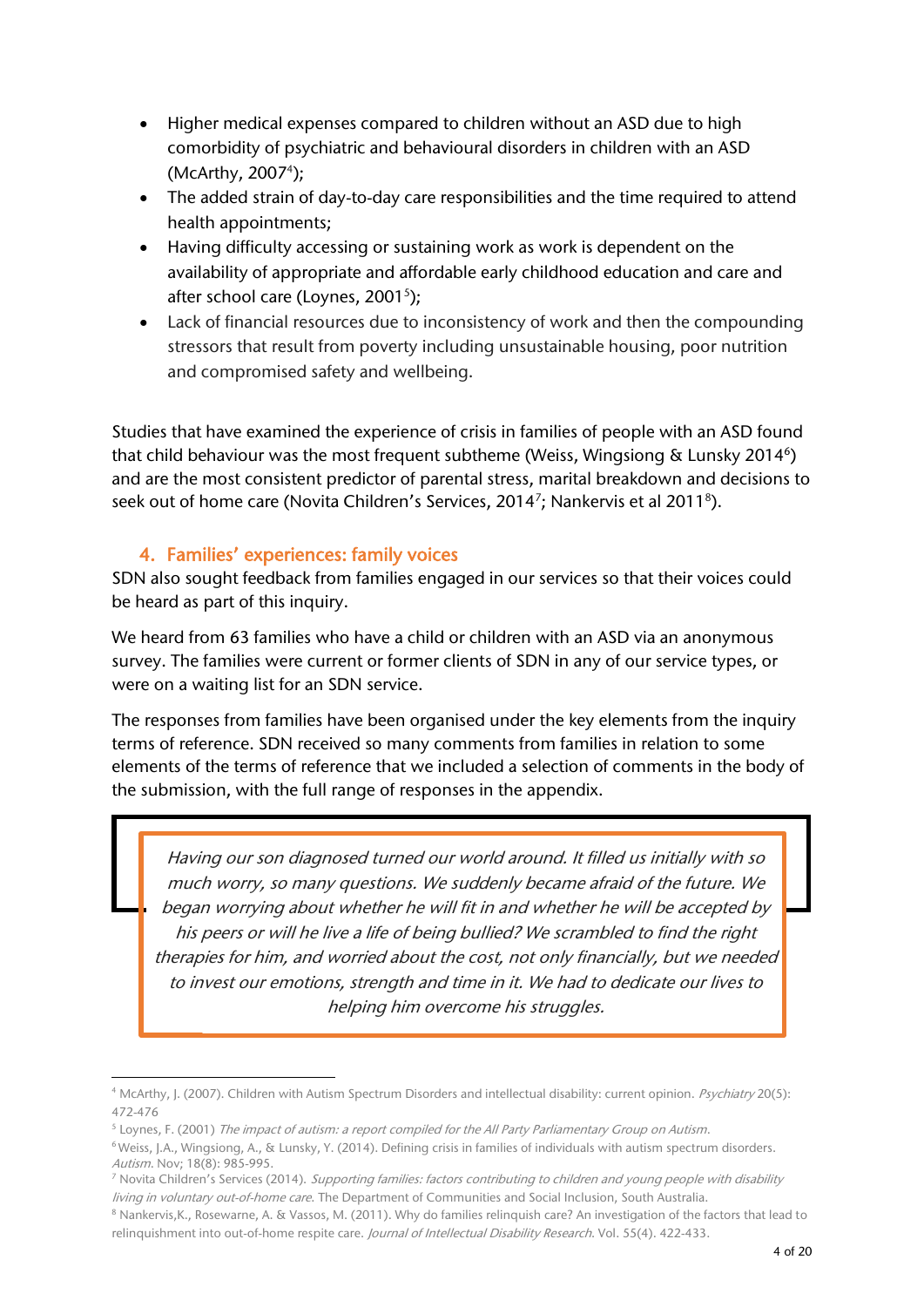#### a. current approaches and barriers to consistent, timely and best practice autism diagnosis;

SDN asked families about their experience with diagnosis of autism. While 22% of survey respondents reported an 'OK' experience of diagnosis, and 12% made no comment, 48% of respondents commented on the length of time to access diagnosis, the out of pocket cost for diagnosis; and the stress and feelings of being overwhelmed.

Comments suggest that:

- wait times are long for both private and publicly funded diagnosis;
- there are significant differences between methods of diagnosis, with some taking one visit to a paediatrician and others requiring multiple assessments and consultations;
- many families find the diagnosis process to be more stressful than they believe it should be, and for some it is traumatic, with the process putting strain on families with no clearly identified services that can support the family through the process.

Families said:

We paid for a private clinic to complete the testing required for diagnosis as the public waitlist was 18 months long.

Took close to a year as I needed reports from speech, OT, psych and paediatrician. There were waits to see all the specialists, waits to get the reports. The visits and the reports were quite expensive, and I had to space them out to afford them.

We were looking at a waiting list time of between 6-11 months. The diagnosis cost also varied between paediatricians/those qualified to provide the diagnosis. We understand that the diagnosis can range in Sydney from \$960 to \$1400 per hour.

Our diagnosis journey took almost three years and cost well over \$5,000.

It was long, expensive and difficult.

The wait was excruciatingly long.

The experience was long but thorough and went over 2 years.

It took a number of years before she underwent formal assessment.

It took a long time and we went private that cost \$2000.

It took 2 years to get funding for it or anyone to listen that he needed a diagnosis.

The process was very long because at the time my son wasn't even 2 and it was so hard to get a Dr to listen especially because of his age group.

I feel that the assessment that is done with a child to diagnose them with autism is not appropriate. I attended my child's assessment was not happy with how they conducted it. I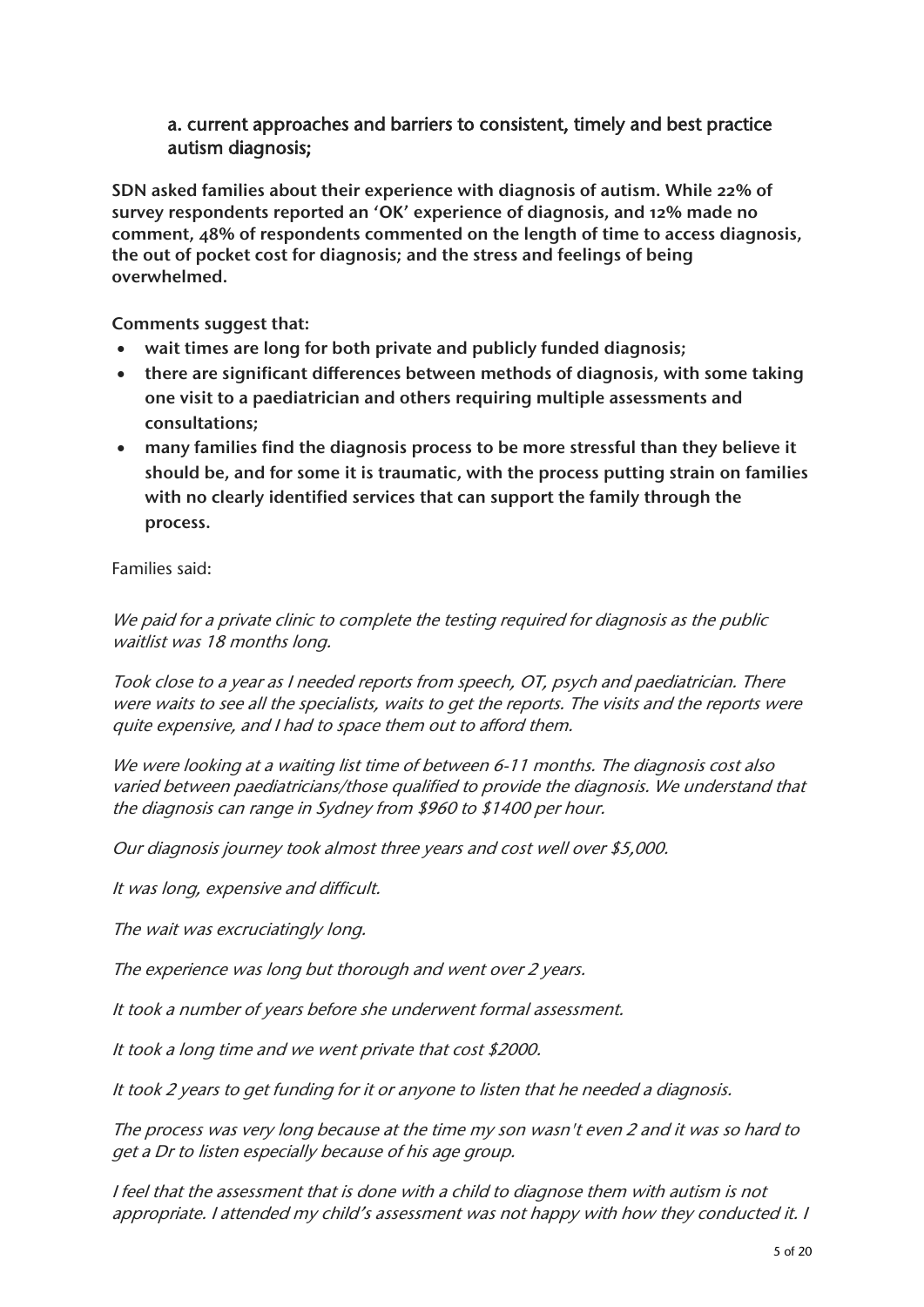believe that while doing the assessment they should consider the child's strength and weaknesses rather than giving them things to do which they have never done before. It should also be culturally appropriate to the child and family.

### e. the demand for and adequacy of Commonwealth, state and local government services to meet the needs of autistic people at all life stages;

Families were asked about the availability and quality of the autism services and the professionals they have interacted with. Responses reflect the high demand for services and concerns regarding the adequacy of these, including government services and those provided through the private and NGO sectors.

While 11% of respondents commented positively, 89% commented on long waiting times and difficulties with the process to access services. Some also commented on the quality of the services accessed.

#### Families said:

NDIS has helped us tremendously. The therapists we've gotten for our son have worked well with us, and in conjunction with one another. Sometimes it can be difficult to avail of services right away as there is a long queue and wait list

There are not enough services available, waiting times are too long leaving children to continue to regress and families not knowing the tools and strategies to implement at home.

For the last two years I have had no therapy for my son. I have called around, been given numbers and places from paediatrician and still unsuccessful.

The autism services were quite hard to find in our area. We mostly rely on information provided by other families. Finding therapists was quite a work. We struggled; we did research online. There were lots of information online, but no one could help us directly. In my experience, finding right therapist and what services we need were confusing.

The availability of services available is good, however I feel the quality could improve. The NDIS has been amazing in terms of services as our family would not be able to afford current therapies our son is receiving, the issue is particularly with psychologists they are new to the field and do not have the experience that you gain over the years to provide proper support. The psychologists that are experienced with autism have long waiting lists. I also felt there was lack of information and support around children who have Autism with intellectual disability

It is very hard to find a very professional service provider for autism even in Sydney, we tried many different service providers in last two years. The service price is too high for parents to pay even with NDIS funding. There's half year we ran out of the funding.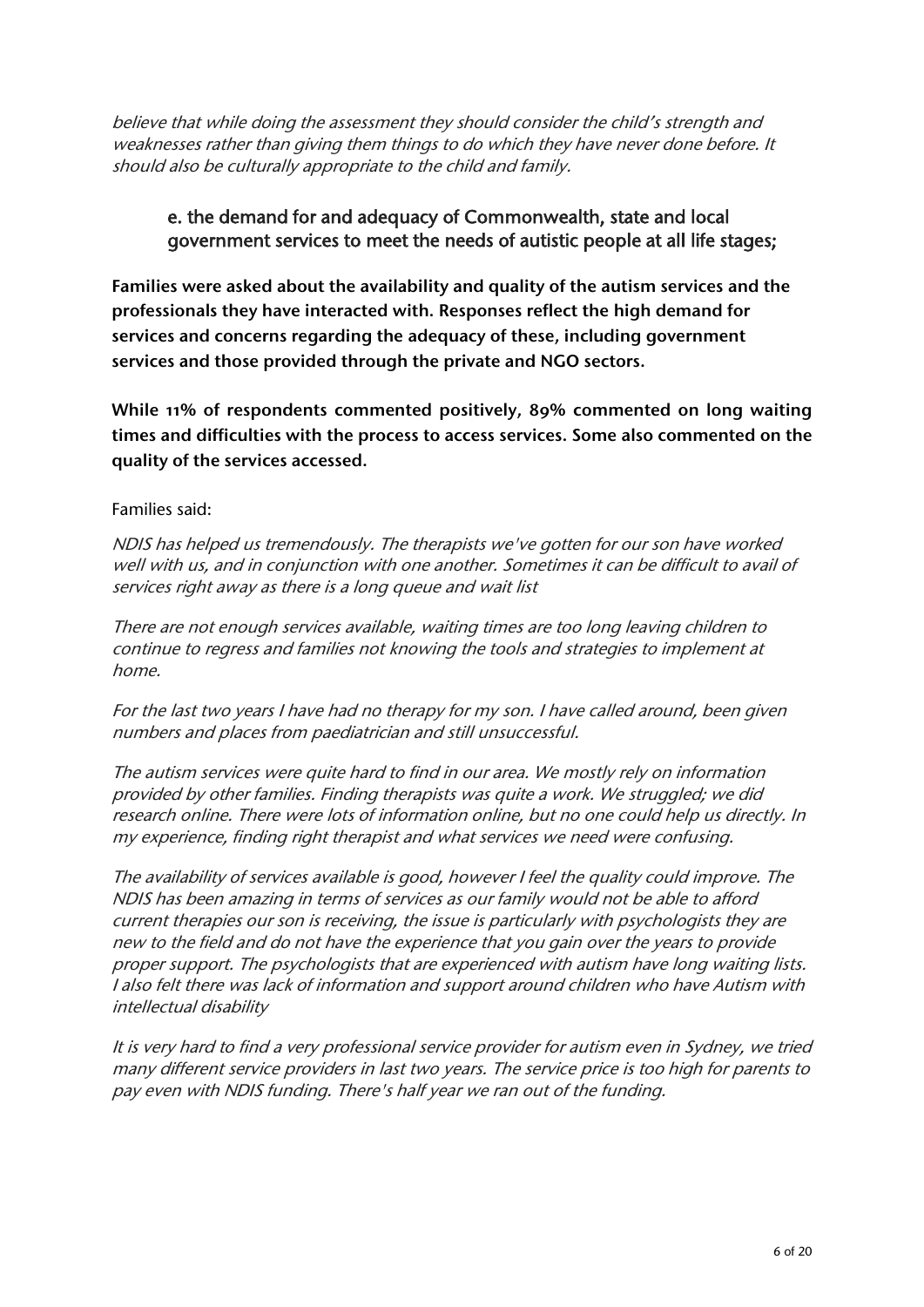## f. the interaction between services provided by the Commonwealth, state and local governments.

# Some families also commented specifically on the interaction of services funded by different levels or areas of government.

Families said:

#### More contact and communication with each other. I found we are always relaying messages from one to the other.

I feel it is also important to note the huge difficulties with the department of education and therapy services working together. My son is in a specialist support class and is unable to have therapist attend school which means all therapy has to be completed after school or he has the day off. Both these scenarios are not ideal, one of my son's main issues is routine and having the routine broken it takes time for him to adjust if there is a slight change. The lack of communication between the school and therapists is also poor. Considering children with ASD attend school 5 days a week for 7 hours each day, it would be expected school, therapists and families are a team. Sadly, this isn't the case, it feels as though they are separate entities which makes it extremely difficult to make progress, there is no consistency in what is being taught at school and home in terms of regulation and behaviour management strategies.

# h. the adequacy and efficacy of the National Disability Insurance Scheme (NDIS) for autistic people.

More than half of respondents commented on issues they had with the NDIS and the NDIA, including difficult experiences working with the NDIA and the variation in the skills and knowledge of the planners, inadequate levels of funding and long waiting times to access funding or services.

#### Families said:

I have had a few problems with NDIS but once I got the right person to help I found the NDIS to be very understanding.

My plan manager is extremely supportive, she suggested an intensive plan as I'm a single mother of twins with autism and she understands the level of stress that comes with that.

My child has suddenly come up with risky behaviours 6 months into my plan. I don't have enough funding for more therapy and was told to just cancel therapy. I'm already doing and put that to a new service even though current therapy is helping and small progress is being made. NDIS was unable to give me an expected wait time for a review and my child's behaviour is affecting our everyday lives to the point we can no longer access the community or family.

Waiting 9 months for funding after diagnosis. Early intervention is extremely important. Making a child wait that long and a family hanging off the edge just waiting is crazy. The funding is always cut short the following year but if they understood disability, they would know things can change and children require additional treatments that weren't discussed in the planning meeting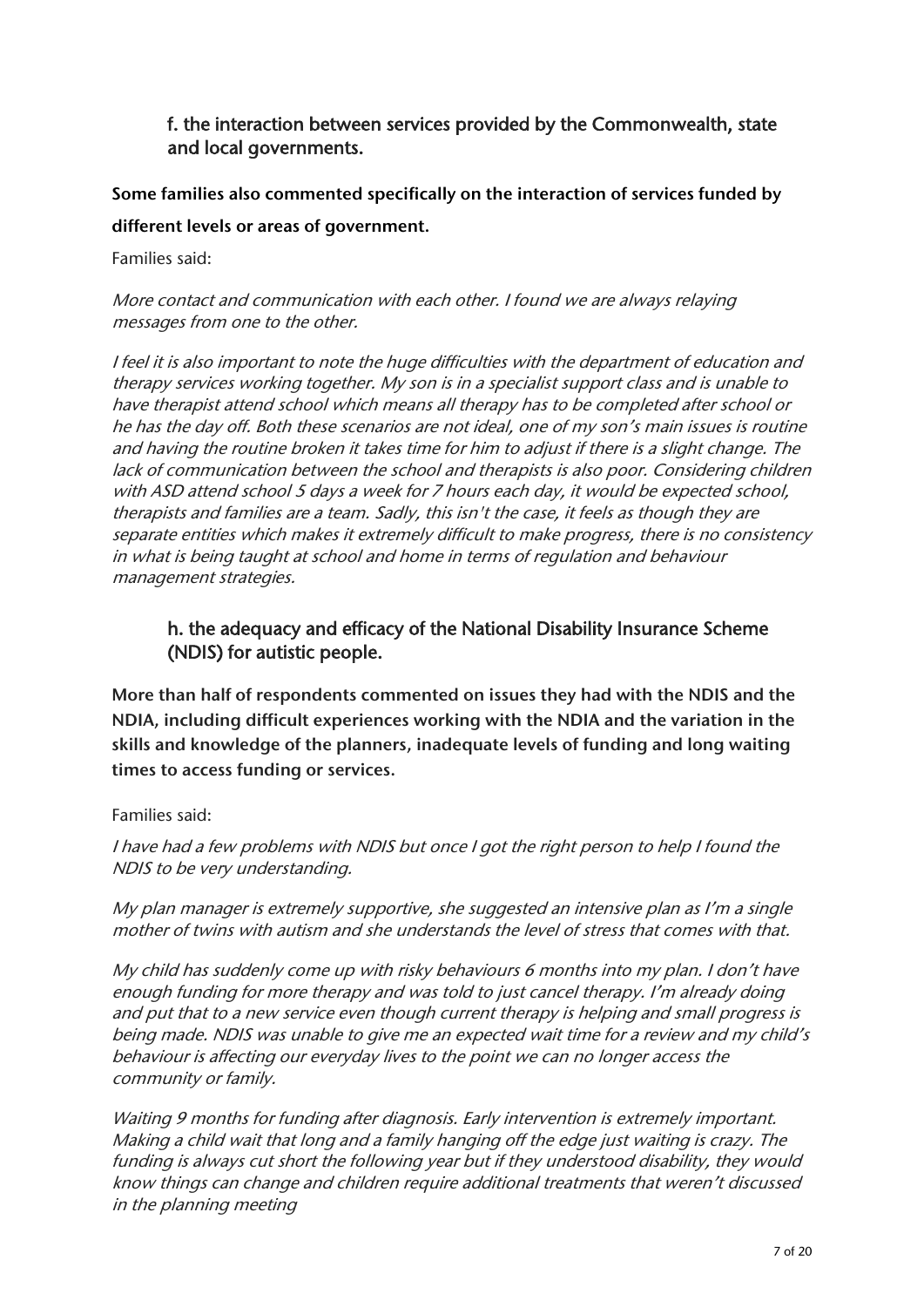We were unable to get a psychologist for the 12 months and NDIS reduced our funding down as we hadn't been able to use the services. The next year when we were able to get a psychologist, but we are limited to how many sessions we can have as we don't have enough funding now

Family responses indicate general satisfaction with their ECEI provider but concerns with the length of time taken to go through the process. There is some indication that ECEI is not delivering the short-term intervention that the program is intended to provide.

It was the worst aspect of my engagement with NDIS. To get my daughter even the initial appointment I had to ring 3-4 times a fortnight for 6 months, when my understanding is children are meant to be seen in 2 weeks. Every time I rang, I was told someone would be in contact in the next 2 weeks to make an appointment. In the end I only got an appointment by threatening to complain to the NDIA. In the meantime we were desperately trying to self -fund treatment, which created huge financial stress for us. Even with that, we missed valuable intervention time because of [the] awful service. The stress it created was incredible.

ECEI was all about NDIS, sometimes we felt all they want is our NDIS money. It was never about your kid and what problems we are facing.

Very appreciative and grateful that they go above and beyond for what your child needs

We are grateful for it allowing us to get our diagnosis, but it was a slow, confusing process that changed twice during the process.

### k. the social inclusion and participation of autistic people within the economy and community.

We asked families to tell us about their experience of inclusion and/or participation in their community. While 23% commented on increasing awareness of Autism in the community and personal connections with specific community activities, an overwhelming 77% of respondents told us about not being included, limited opportunities for their child, and feeling isolated due to having a child with an ASD.

#### Families said:

We have found it difficult, not a lot of "normal families" would understand us on a day to day basis. Its quite stressful at times when there are certain things we can go to because of loud noises, the crowded spaces.

Therapy sucks a lot of time that others would spend on connection. All the costs not covered by NDIS take the money that others would spend on community activities. We spend as much on that as most families do on their housing costs. NDIS' insistence they will only fund "disability specific" programs means our kids miss therapeutic opportunities that would also help them build social connections in the community. Any attempt to raise issues with the NDIS makes us feel voiceless and powerless. If the aim was to design a system to isolate families with disabilities, undermine their mental health and disempower them the NDIS is doing a bang-up job.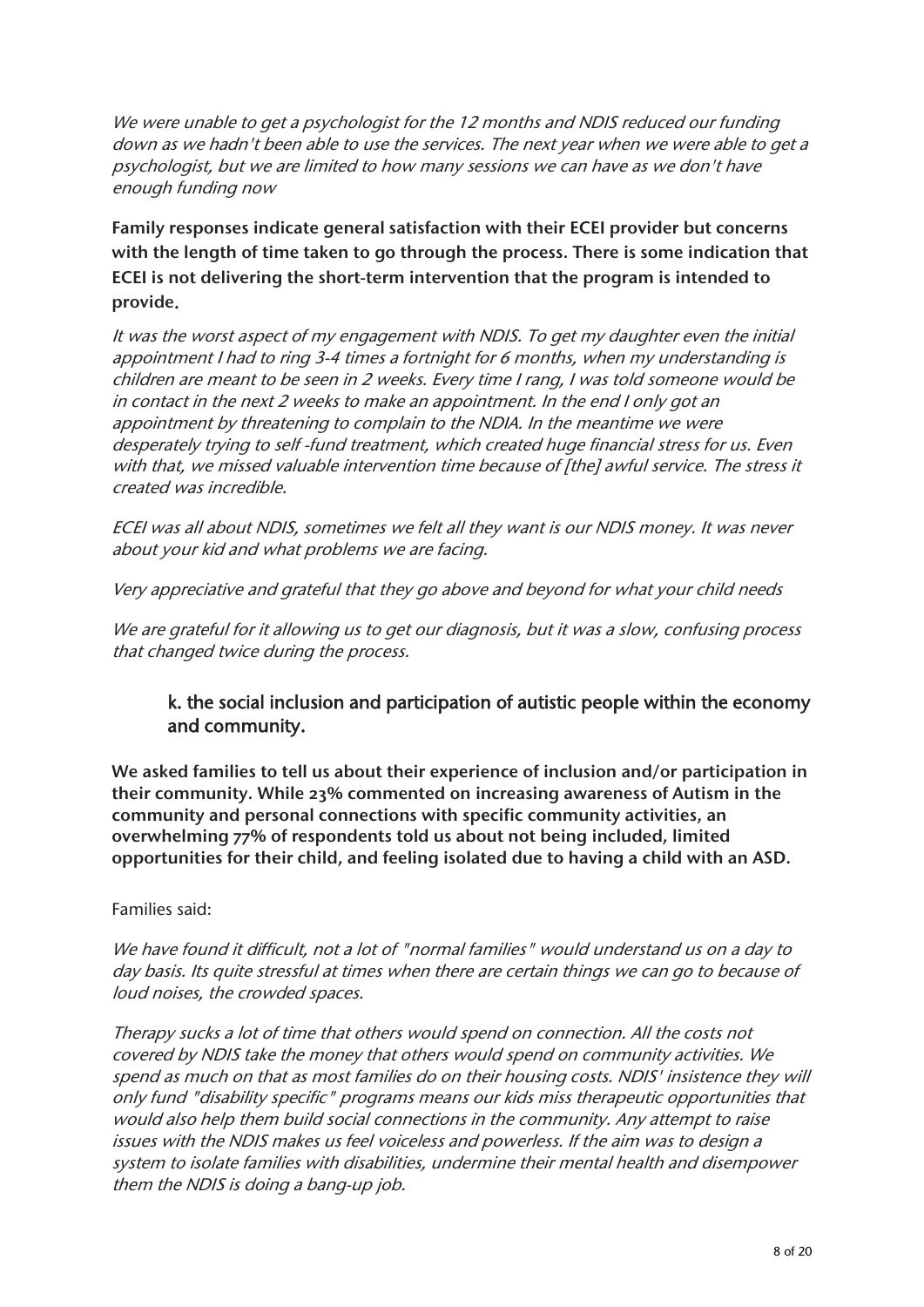Going to my daughter's school assembly with my autistic son was very painful because he would just have melt downs and nothing I could do to keep him calm not even noise cancelling headphones I had other mums always saying something to me about the noise I even had a teacher complain to me about the noise going out on the bus train or shopping centres. I have the same problem. People are not understanding.

We struggle to access community supports as my child is showing undesirable behaviours to others. This is leaving us exhausted as parents and secluded.

#### We had called over 72 daycares

It is very important to educate childcare centre with autism. There are not many childcare understand on how to help children with autism. Childcare is very important because it is like the safe place for parents to put their kids in their care while they are able to have a break, respite or even working.

### 5. Families' experiences: case study of the benefits of an integrated service

The inquiry terms of reference also include the social and economic cost of failing to provide adequate and appropriate services, and something which is evident throughout this submission is the stress and hardship faced by families.

The feedback from families identifies many challenges and criticisms of the services and support available. However, innovative wrap-around services to support families with a wholistic approach have been very effective in addressing families' needs.

In 2011, SDN was funded by the NSW Government to establish SDN Beranga as an Autism Early Years Demonstration Service with two parts:

- 1. A long day care centre for 24 children aged between 2-6 years with ASD per day (Lighthouse Centre). The centre prioritised children at risk and vulnerable families.
- 2. Outreach services to 13 childcare centres operated by a range of providers (Satellite Centres) that were supported to develop autism-specific practices.

Our model was built on 3 layers of practice:

- high quality early childhood education and care practices
- best practice early childhood intervention strategies, and
- combined autism-specific approaches.

SDN contracted an external consultant to build and test a model for monetising the benefits of SDN Beranga in the long day care and satellite program format. The modelling used publicly available costing information and SDN estimates of out of home care conversions and escalations from our experience in working with children at Beranga.

This analysis showed that the long day care and satellite program model yielded benefits in three areas which it was possible to "monetise" in the short-medium term:

- 1. Reduced need for special education in favour of education in a supported environment in a mainstream school.
- 2. Reductions in child safety investigations and child removals into OOHC.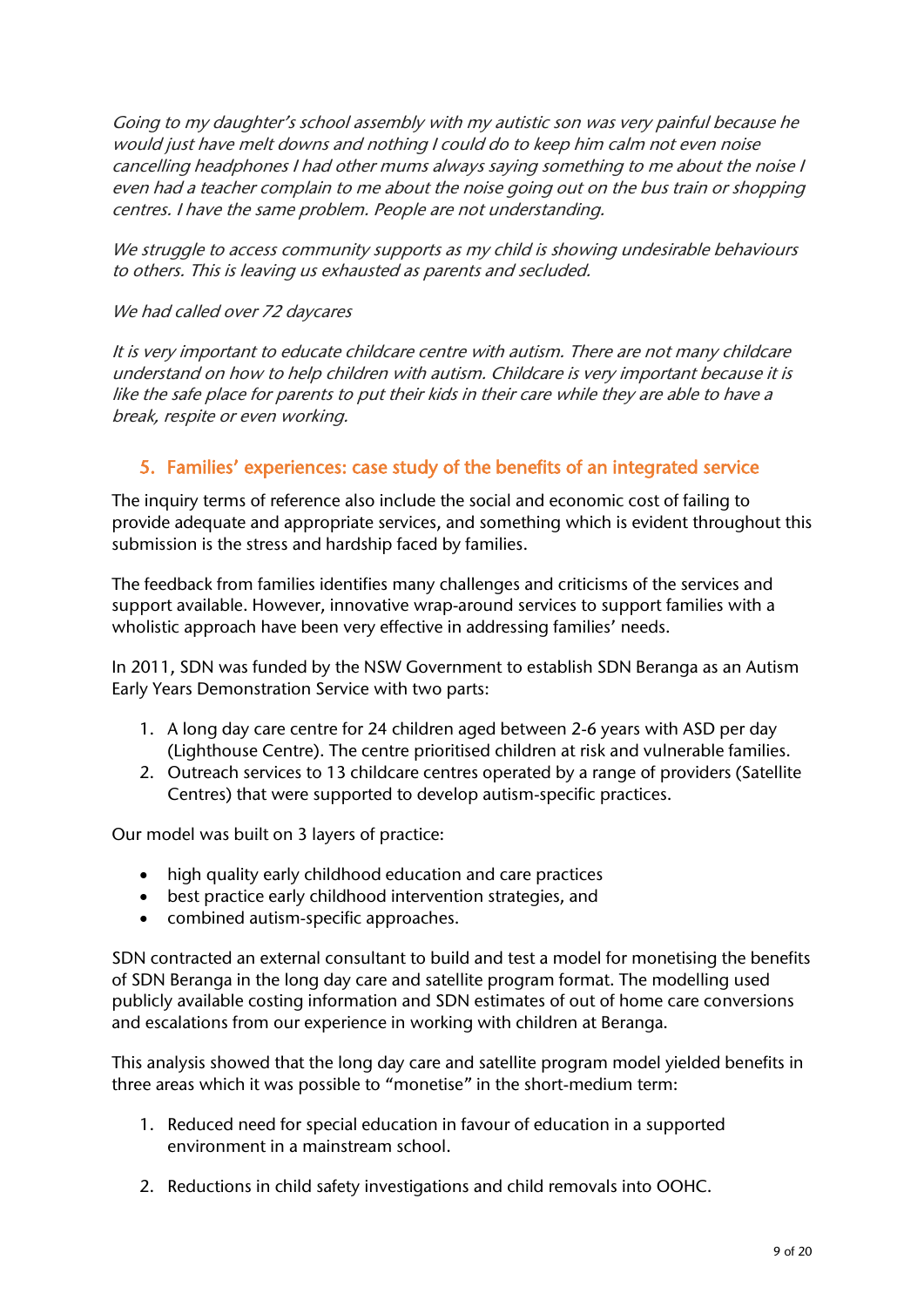3. For children already in OOHC when arriving at SDN Beranga, a cessation of escalation into higher intensity out-of-home care costs.

The projected possible financial payback to the state government for these three areas was estimated at over \$15.2 million per year. This demonstrated the clear economic and social benefits of operating such a service for families, the community and governments.

The cessation of NSW funding for SDN's Beranga at the end of the 2017/2018 financial year created a significant shortfall in funds available to sustainably operate and necessitated a transition to a community preschool for 3-5 year old children with ASD without a satellite program. The change to the model meant that the level of support we could provide to families was reduced, and therefore the potential financial benefits to governments were also reduced.

# 6. Conclusion

SDN Children's Services hope that the voices of families of children with autism shared in this submission will inform the Senate Select Committee about the challenges they face, particularly regarding access to diagnosis and services, and the barriers to, or lack of, inclusion in the community.

SDN intends to use these insights to improve the experience of children with ASD and their families as they enter and take part in our own services. However there are many parts of the family journey that providers such as SDN are not able to influence, and require system changes at a national level.

We thank the Select Committee for this opportunity to contribute to the inquiry and are willing to provide any further advice.

SDN will continue working with children with autism and their families and will keep them informed of any developments with this inquiry, including providing a copy of this submission.

### 7. For further information:

Contact:

Kay Turner Chief Executive Officer

P: 02 9213 2411 E: k.turner@sdn.org.au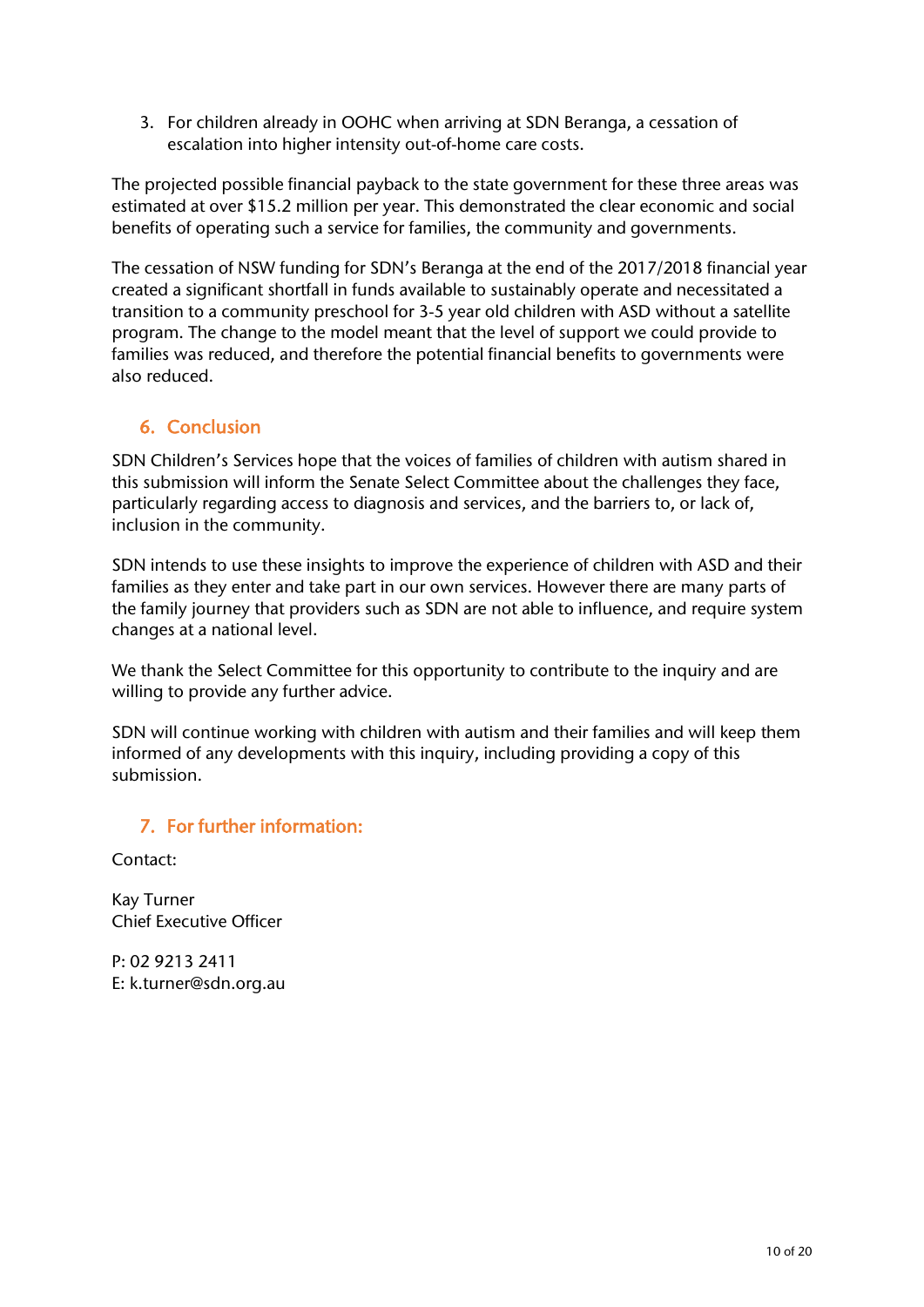### 8. Appendix: further responses from families

#### a. current approaches and barriers to consistent, timely and best practice autism diagnosis;

We paid for a private clinic to complete the testing required for diagnosis as the public waitlist was 18 months long.

Took close to a year as I needed reports from speech, OT, psych and paediatrician. There were waits to see all the specialists, waits to get the reports. The visits and the reports were quite expensive, and I had to space them out to afford them.

We were looking at a waiting list time of between 6-11 months. The diagnosis cost also varied between paediatricians/those qualified to provide the diagnosis. We understand that the diagnosis can range in Sydney from \$960 to \$1400 per hour.

The referrals, the booking in appointments which some are up to 3 month wait list, the tests, the waiting of the test results, the lack of paediatrician available during the week, booking in for when the paediatrician is available and accessing and the diagnostic [sic].

Fairly complicated, uncertain & stressful. Deficits only focus. Nothing positive about our child's strengths at all. Nothing positive about Autism at all. Only seen as a problem rather than a difference!

Our diagnosis journey took almost three years and cost well over \$5,000.

Occupational therapy x6 Speech x6 Psych visits around 8 times then to a [paediatrician] to show reports where he was diagnosed.

Very traumatic.

It is very difficult. Time consuming. Takes lots of energy and fight

It was long, expensive and difficult.

The wait was excruciatingly long.

The experience was long but thorough and went over 2 years.

It took a number of years before she underwent formal assessment.

It took a long time and we went private that cost \$2000.

Long process. Lots of different tests with different professionals.

The price for her to get a diagnosis report was approximately \$1,500.

Lengthy. Took more than 6 months for the wait. Depressing!

I do believe the cost involved is sometimes exorbitant

It took 2 years to get funding for it or anyone to listen that he needed a diagnosis.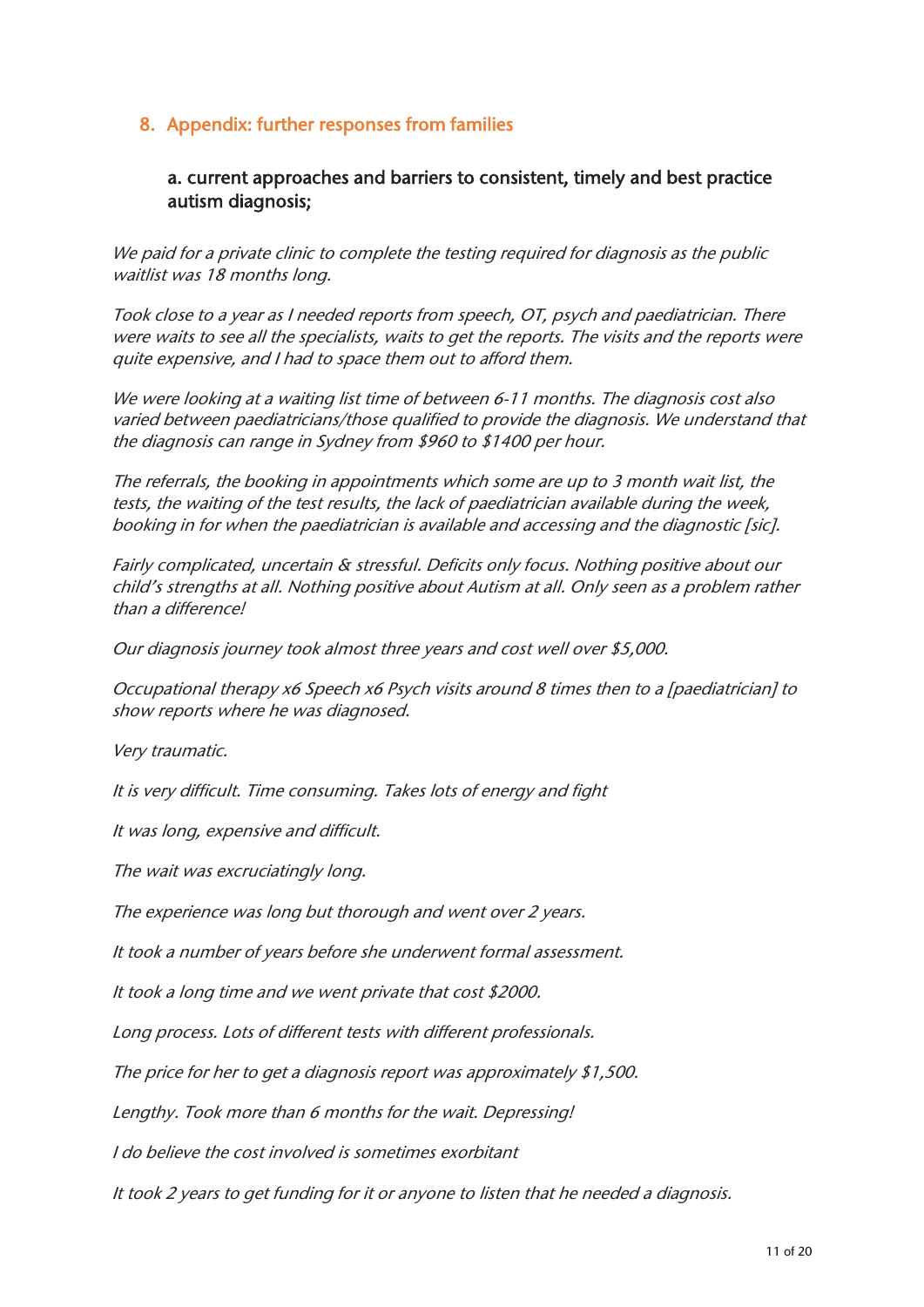Very slow and long waiting. Children should get faster one stop support rather than running different services with long waiting.

The process was very long because at the time my son wasn't even 2 and it was so hard to get a Dr to listen especially because of his age group.

I feel that the assessment that is done with a child to diagnose them with autism is not appropriate. I attended my child's assessment was not happy with how they conducted it. I believe that while doing the assessment they should consider the child's strength and weaknesses rather than giving them things to do which they have never done before. It should also be culturally appropriate to the child and family.

#### e. the demand for and adequacy of Commonwealth, state and local government services to meet the needs of autistic people at all life stages;

Not enough around. Lack of knowledge

There are not enough professionals to provide services. There is a very long wait to receive services.

Once my eldest was diagnosed we were not directed to any services, other than the paediatrician, to assist us with what the diagnosis meant and what services we can access. 2 years down the track I am still learning about what services are available to my son and our family.

As an autism professional I expect them to be able to help me with the challenges that I face with my child however I feel like they have very little education and experience on how to deal with it. Some professionals are there only for money.

It's very hard when families are placed on waiting lists, we have been very lucky to have services we have for our daughter

I had to be on long wait lists as well as sift thru all the different philosophy styles of therapy especially towards Autism to find a child led & family led therapist!

NDIS has helped us tremendously. The therapists we've gotten for our son have worked well with us, and in conjunction with one another. Sometimes it can be difficult to avail of services right away as there is a long queue and wait list

There is a waitlist everywhere with Autism services that is my only concern, you end up with a spot it's just a matter of when and where.

There are not enough services available, waiting times are too long leaving children to continue to regress and families not knowing the tools and strategies to implement at home.

There needs to be more available allied health and also support for families that NDIS can cover such as home domestic help

Not enough services especially psychs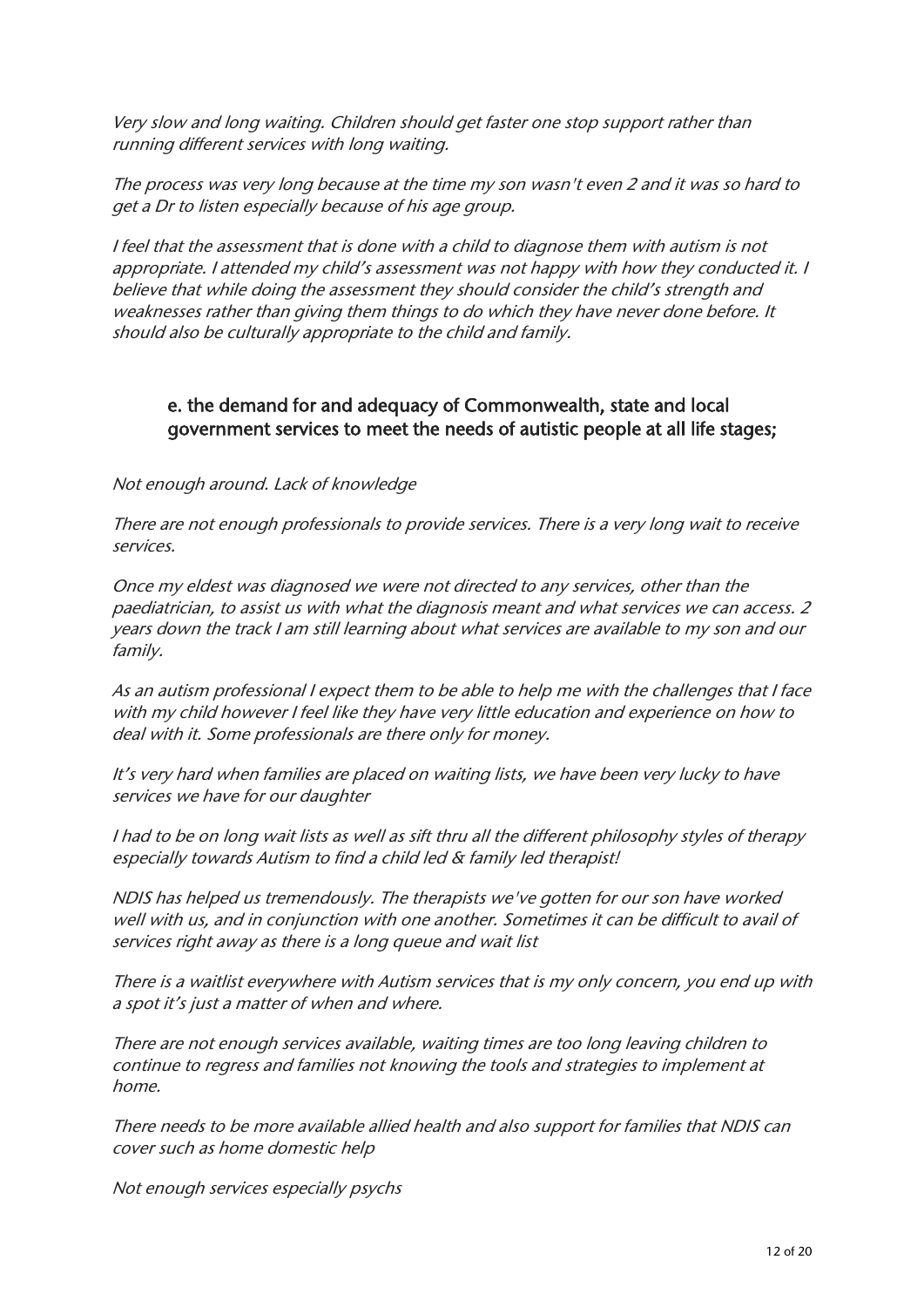We always see high waiting times for services We are getting serviced, but the effectiveness and results are at very slow pace

Very difficult to find and long waiting time. Very expensive as well

Very less professionals available and they are in full demand. Very hard to get an OT or Speech pathologist for the session. Also, very difficult to get behavioural therapist.

For the last two years I have had no therapy for my son. I have called around, been given numbers and places from paediatrician and still unsuccessful.

I have found there are long waiting lists for services. My children have ADHD as well which means many ASD approaches don't work for them.

Overall, I would say it was been a good experience. The LENGTHY wait periods for services however override any good experience. There are few professionals available that is ready when you need it most.

All the specialists that we went and talked to are very nice and very friendly and professional. The availability of other services is a bit low; you will be on waiting list so there is no assurance that you'll get a spot.

Parents with first ASD diagnosis getting difficulties to find the right therapist and intervention program for their children. Sometimes we need to try for couple of months to find out whether the therapy works well or not before finding another therapy or provider. Long waiting list to get therapy and funding is a problem as family struggling day to day to survive.

The lack of continuity between them and the understanding of autism themselves

The autism services were quite hard to find in our area. We mostly rely on information provided by other families. Finding therapists was quite a work. We struggled; we did research online. There were lots of information online, but no one could help us directly. In my experience, finding right therapist and what services we need were confusing.

There are insufficient autism specialists in my area. The psychologist whom my child is seeing doesn't exactly make us feel comfortable.

Availability is less but quality is good.

The availability of services available is good, however I feel the quality could improve. The NDIS has been amazing in terms of services as our family would not be able to afford current therapies our son is receiving, the issue is particularly with psychologists they are new to the field and do not have the experience that you gain over the years to provide proper support. The psychologists that are experienced with autism have long waiting lists. I also felt there was lack of information and support around children who have Autism with intellectual disability

Quite lacking. The waiting list for community centre is long so we had to go private, which was a long wait list as way but still slightly faster

Just everywhere you go it's all waiting list

The availability of transition to school and specialist schooling options seems to be limited.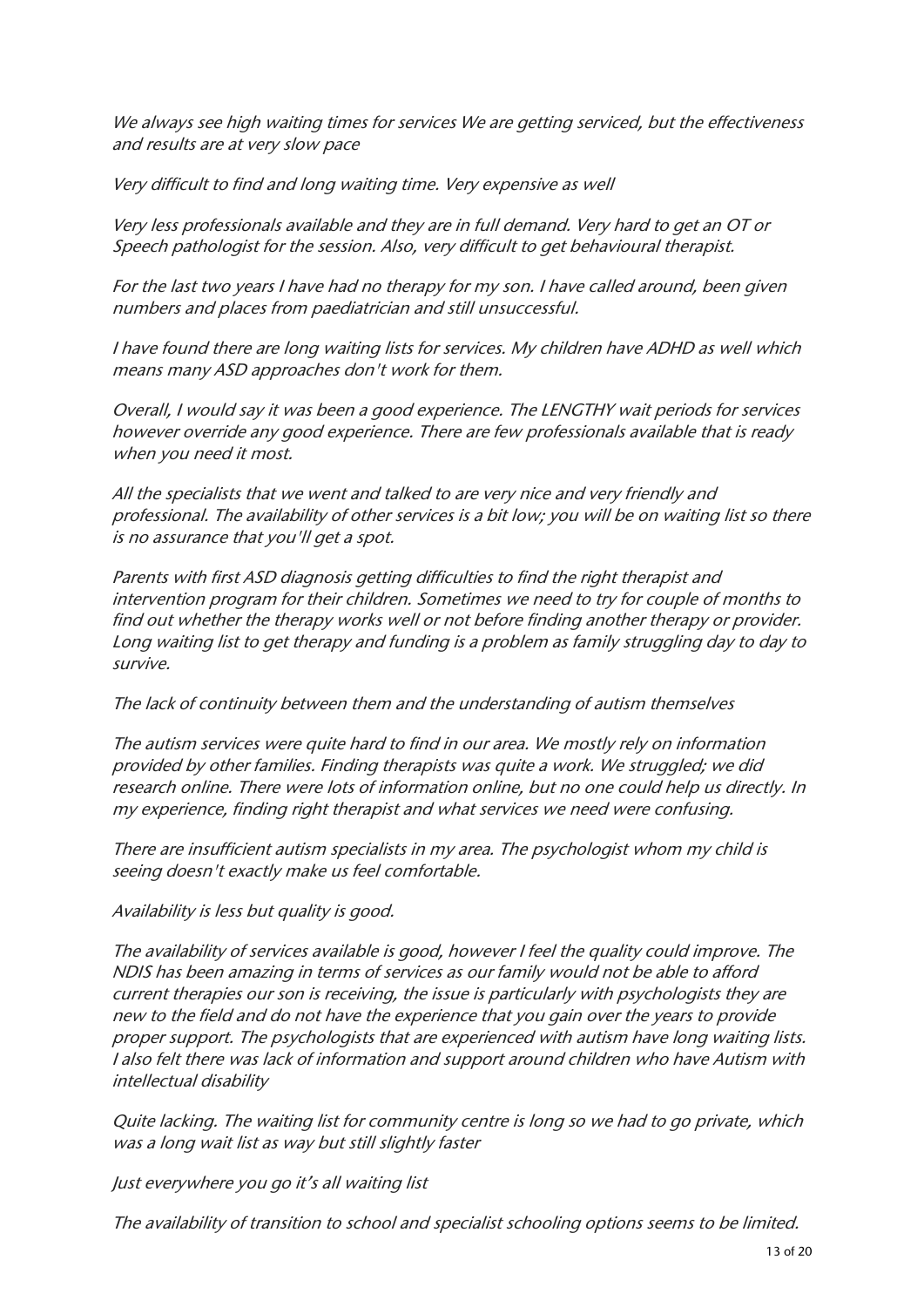For me I do hope they'll expand their autism services/professionals. I hope they're more accessible therapists around in different area that can have an easy access to.

My son has always been put to waiting list. Not enough funds to increase frequency of therapy. Lack of support from the school in terms of a support worker. Some providers are far from my home

This is very frustrating that I am waiting from August last year for speech therapist...still didn't get any responses from them...thank god only getting to after waiting for 5 months!!

Some providers take money without providing the service,

There is none in my area, the closest one is 45 minutes away

Availability is not enough, quality is fine.

Living in western Sydney there is not allot of services available, but we have been in contact with the autism advisory service and they have helped significantly we also found SDN to be a great preschool for my son and he's needs

So far all of them have been supportive and I've learned a lot from them through which I can help my child.

It is very hard to find a very professional service provider for autism even in Sydney, we tried many different service providers in last two years. The service price is too high for parents to pay even with NDIS funding. There's half year we ran out of the funding.

I have had many support workers call in sick and or not respond so we have not been able to get into the community in the way I hoped. I have also been trying to find a speech therapist that can work with us at the school but I'm also still on a waiting list for those

Some of the service providers are only behind the funds that NDIS provided, some do religiously. It's hard for parents to find the right one and their availability. There should be a rating and assessments done on the centres.

I feel everyone who has been involved with autism services has been supportive.

Limited availability of services. Especially services that can go into school environment Long wait lists We have used an OT that was quite aggressive with my son who ended up being so scared of her he would run away when she would turn up

Most Autism services have lengthy waitlists. We see a speech pathologist, physiotherapist and an occupational therapist. We have been told we are not funded by NDIS for my daughter to attend a psychologist as she has high anxiety, so we may need to self-fund this in future. The therapists are mixed- there are brilliant ones out there, but it takes a lot of trial and error to find them. There is no handholding after an Autism diagnosis, nor are there government-funded support groups available. I rely heavily on other parents. Not enough autism services/professionals.

Lack of autism services around the area, I think it needs more autism services that's accessible in every suburb

I did also find that there were not a lot of available Child Psychologists in my local area that were taking new patients.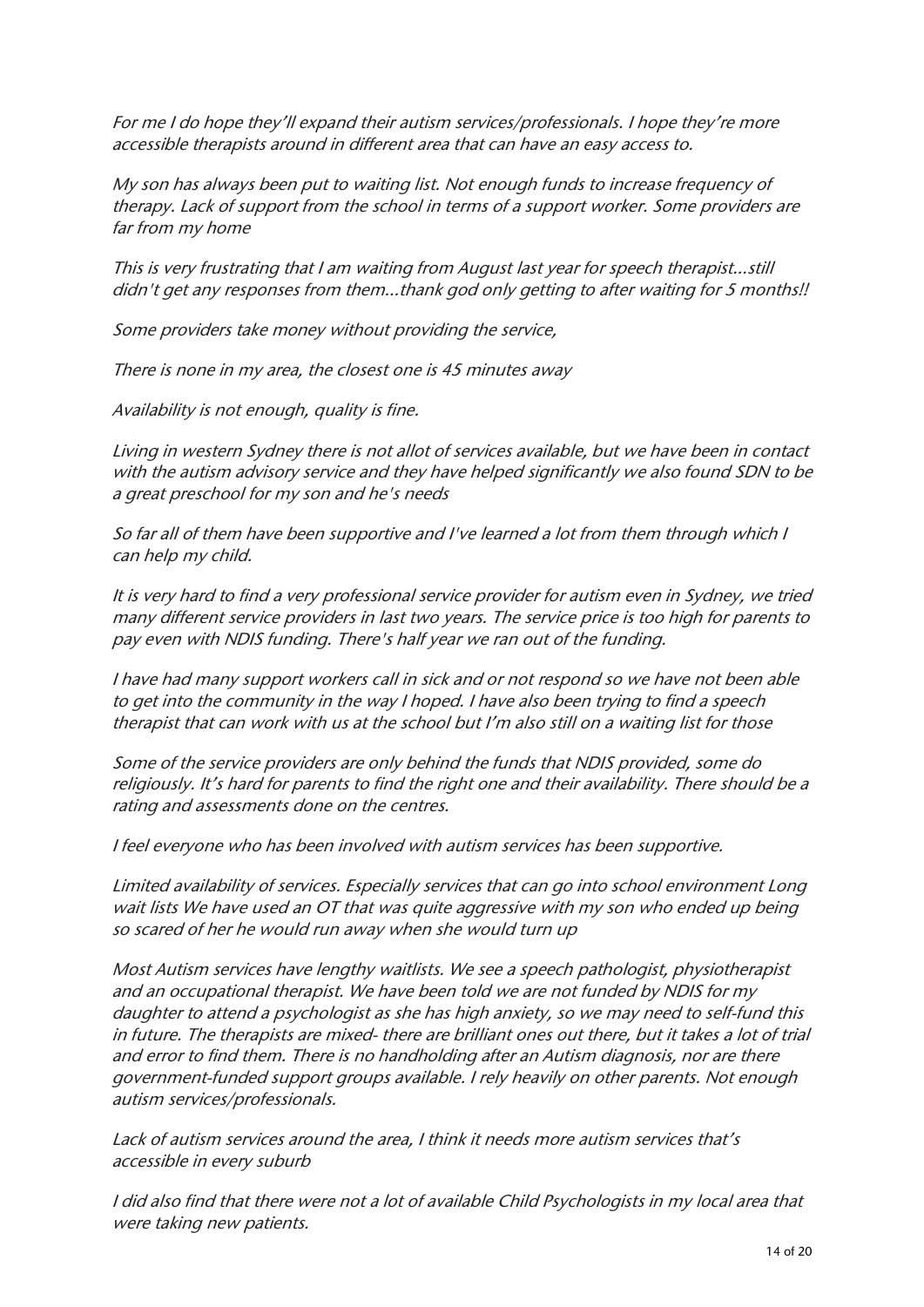The lack of services in my area

Long waiting for every service.

Regional NSW not many therapists and long waiting lists.

We were unable to get a psychologist for the first 2 years

Much greater need for availability in the area, lots are on long waiting lists.

Once the professionals are located (a process which can take weeks (if not months) and literally almost 100 or more phone calls in total), they have been great and wonderful therapists and clinicians. However, because they have such good reputations, or the quality of the facilities they run have good reputations, there can be long waiting lists for most of them and then quite prohibitive costs to sustain ongoing care on a private basis or outside of NDIS.

I have found since NDIS there are longer waits to see services. There are a lot of good services but also some dodgy ones They don't care about family individual needs or cultural needs

There are plenty of private therapies, but they are expensive

The waiting lists are crazy long. Some therapists are not equipped or don't want to deal with the more severe or challenging cases of ASD.

# h. the adequacy and efficacy of the National Disability Insurance Scheme (NDIS) for autistic people.

I have had a few problems with NDIS but once I got the right person to help I found the NDIS to be very understanding.

The plan took a little longer to process than normal but did not impact on access to therapy. When we phoned the NDIS they remedied this situation quickly.

I filed a review for my son due to funding cuts, I explained why extra funds were needed with detail. Although the actual review took 5 months, the plan was renewed for 12 months and NDIS did listen and adequate funding was provided.

The service provider/contact for the NDIS plan this year has demonstrated in her communication and information provision that she understands the complexity of having a child with autism.

My plan manager is extremely supportive, she suggested an intensive plan as I'm a single mother of twins with autism and she understands the level of stress that comes with that.

I don't think the NDIS really understand everyone's needs.

My new contact from NDIS was most helpful. Way more helpful that the lady we have had for the past 3 or 4 years. I think they know you and become a bit complacent and a bit dismissive.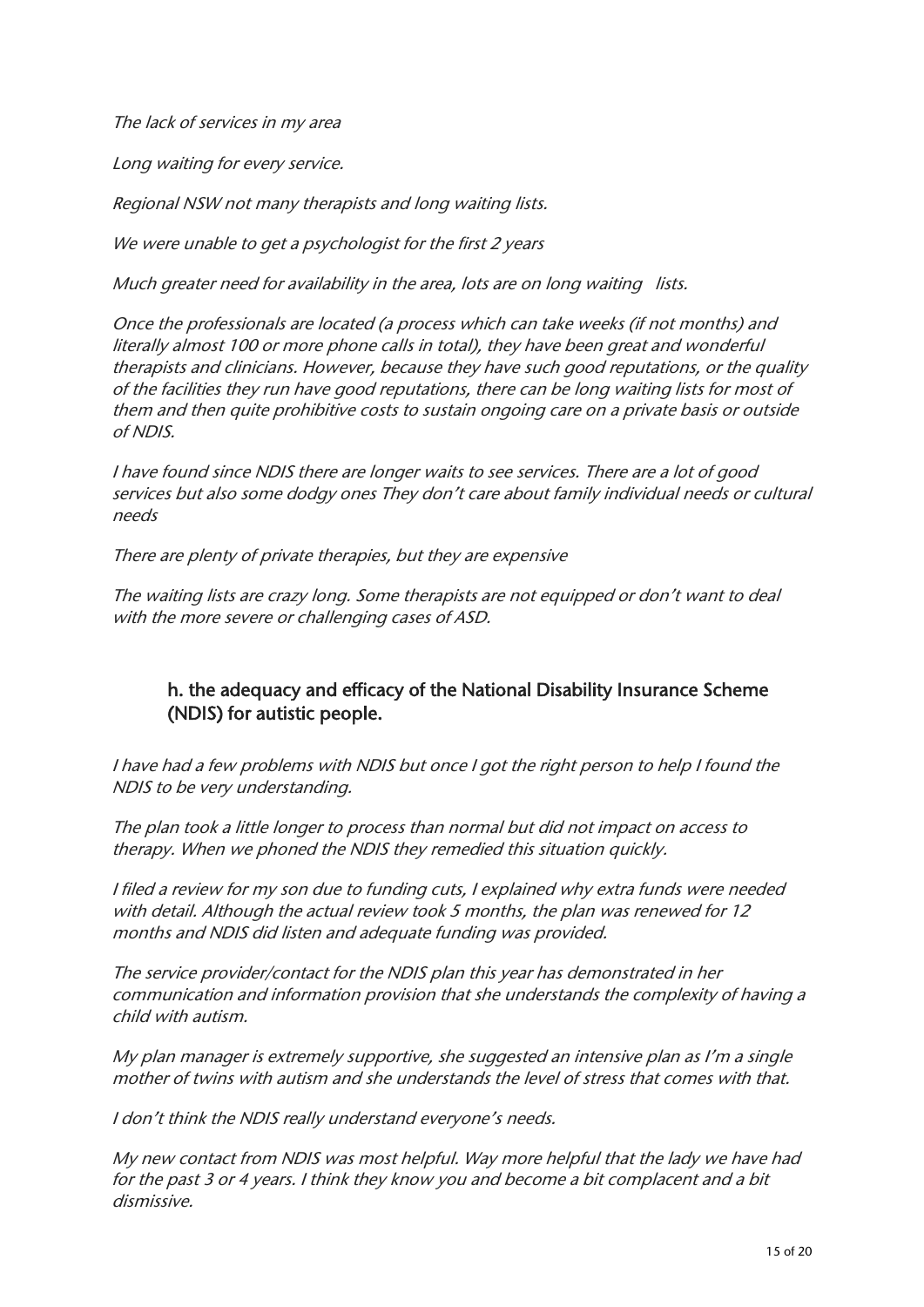Our current NDIS support person seems to OK but the one we had last year left and they didn't advise us. We had been waiting for some assistance and keep leaving messages, emails etc but we didn't know til about 6 months later she had left her job. She was trying to sort some plan issues out for us that never got sorted. They don't have the time to always assist

NDIA show some understanding but not the full understanding. Therapy budgets are cut every year. I think NDIA have a mentality of "one size fits all"

Delayed response in order to provide NDIS assessment and funding.

When having NDIS plan reviews with different providers each time and having no consistency in contact people makes the process very difficult. Each time there is contact you have to explain your child's circumstances as it is either not recorded anywhere the staff member can access or they do not read it. Some NDIA staff/providers have an understanding of healthcare and/or disabilities and some very clearly do not. This is evident in their communication and provision or not of information.

NDIS should be able to provide you with a manager straight away or at least help you secure one to help from there. A lot of working mums do not have the time to find another agency, I understand the future for our kids get that part but think of the stress it causes??

My child has suddenly come up with risky behaviours 6 months into my plan. I don't have enough funding for more therapy and was told to just cancel therapy. I'm already doing and put that to a new service even though current therapy is helping and small progress is being made. NDIS was unable to give me an expected wait time for a review and my child's behaviour is affecting our everyday lives to the point we can no longer access the community or family.

Funding is always issue. Feels like you need to fight for it.

Not enough funds to support.

They seem to have no understanding of the huge impact it had on the whole family system, getting to all the appointments, doing the therapy, jumping through all the hoops on top of coping with how hard every little bit of life is when your kids are in the spectrum. Their systems place no value on the parent as an expert in their child, everything I know about my child had to be written in a report by a health professional for it to be counted. They are slow, unresponsive and there is no transparency about what will and won't be funded.

Waiting 9 months for funding after diagnosis. Early intervention is extremely important. Making a child wait that long and a family hanging off the edge just waiting is crazy. The funding is always cut short the following year but if they understood disability, they would know things can change and children require additional treatments that weren't discussed in the planning meeting

Accessing NDIS was long and tiring process. Some information were confusing, it wasn't clear cut.

They don't help to provide funding for what the therapist and paediatrics told us to give him.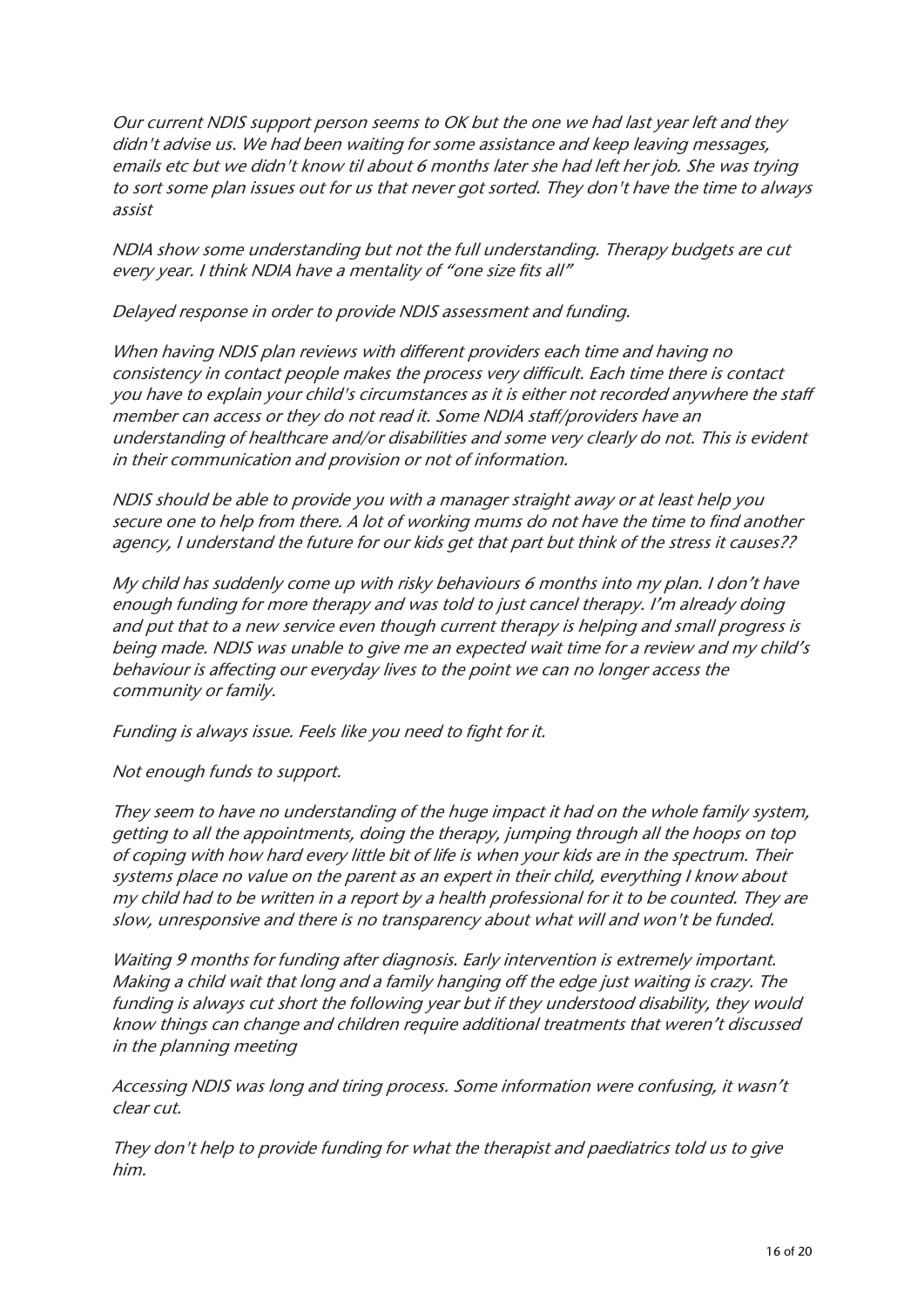Insufficient funding is given for support work for the child, which comes under Community Participation. Fees for support workers and events vary quite a bit, and very often the funding runs out way before the 12 months are up.

They don't understand anything, how hard it is to live with a child They don't read the reports They don't care They don't do everything correctly They don't listen They think we are a number Every 3months when they do reviews it's not fair. Some things take a long slow process. They should do reviews every 2-3years.

NDIA is not understanding parents with autism. Parents know better than NDIA how can help the kid achieve his best, but NDIA doesn't listen to parent. Also, NDIA is not understanding Autism kids.

If your funding isn't used, they cut it but it might not be used as your waiting for services. This may come in the next year, but you can access this because the funding has been cut

We were unable to get a psychologist for the 12 months and NDIS reduced our funding down as we hadn't been able to use the services. The next year when we were able to get a psychologist, but we are limited to how many sessions we can have as we don't have enough funding now

The NDIS service is a great tool and certainly the availability of it is why we've moved to Australia (and taking advantage of our existing Australian citizenship). However the number of hoops to jump through that the NDIA insists on such as levels of reports (all at great cost and personal expense) and then even after providing reports from the experts who all say that intensive 25hrs plus of help or therapy is recommended each week for any progress, and then still have NDIA only give a 'standard' plan which at most funds a third of those costs is demoralising.

#### Comments regarding ECEI:

Mostly it was a positive experience that assisted my son to change his behaviour and teach me how to help my son. In the end it has helped him cope better with his diagnosis and provided firm foundations to continue growing/learning. Parts were very frustrating in the communications with NDIS/NDIA and some service providers being rigid in their care provision model.

If it wasn't for them I would have not done a lot for my child and also helping me find the right school for her.

It has helped us get the initial therapies that our son needed

So far so good, I have no complaints at the moment and hope to not get any in the near future and if so I hope that it is something that can be resolved professionally.

#### Good but need more home help

It was the worst aspect of my engagement with NDIS. To get my daughter even the initial appointment I had to ring 3-4 times a fortnight for 6 months, when my understanding is children are meant to be seen in 2 weeks. Every time I rang, I was told someone would be in contact in the next 2 weeks to make an appointment. In the end I only got an appointment by threatening to complain to the NDIA. In the meantime we were desperately trying to self -fund treatment, which created huge financial stress for us. Even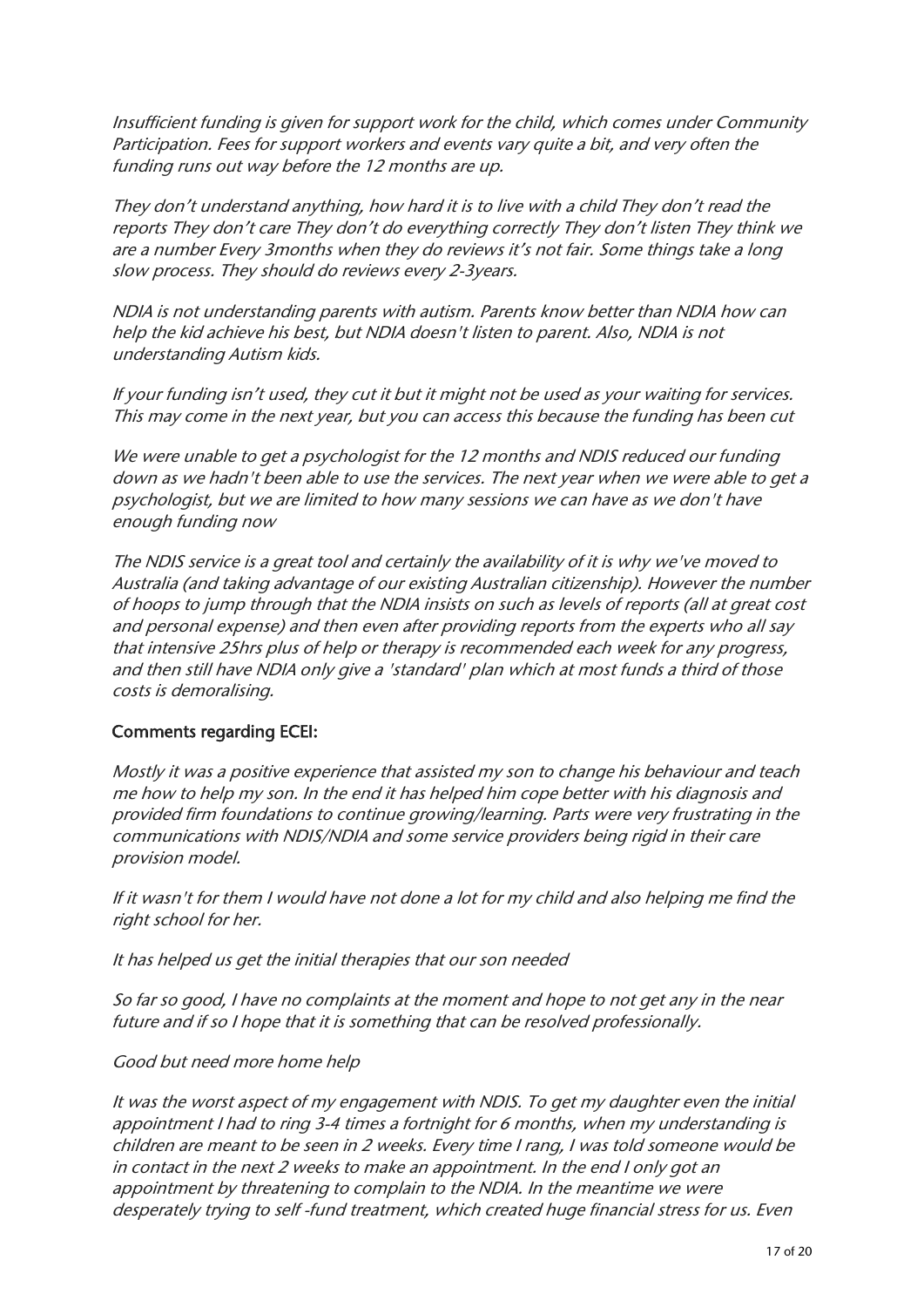with that, we missed valuable intervention time because of {the} awful service. The stress it created was incredible.

ECEI was all about NDIS, sometimes we felt all they want is our NDIS money. It was never about your kid and what problems we are facing.

Our NDIA manager is part of this scheme and has been excellent. The only suggestion I have is more programs aimed at transition to school both in the disability provider and primary school space. My daughter was only able to attend one program before she started school and the public school she attends was not able to offer assistance as their ECEI program filled up 12 months prior. More funding is needed in this space.

Didn't change much

Very appreciative and grateful that they go above and beyond for what your child needs

We are grateful for it allowing us to get our diagnosis, but it was a slow, confusing process that changed twice during the process.

### k. the social inclusion and participation of autistic people within the economy and community.

Therapy sucks a lot of time that others would spend on connection. All the costs not covered by NDIS take the money that others would spend on community activities. We spend as much on that as most families do on their housing costs. NDIS' insistence they will only fund "disability specific" programs means our kids miss therapeutic opportunities that would also help them build social connections in the community. Any attempt to raise issues with the NDIS makes us feel voiceless and powerless. If the aim was to design a system to isolate families with disabilities, undermine their mental health and disempower them the NDIS is doing a bang-up job.

Going to my daughter's school assembly with my autistic son was very painful because he would just have melt downs and nothing I could do to keep him calm not even noise cancelling headphones I had other mums always saying something to me about the noise I even had a teacher complain to me about the noise going out on the bus train or shopping centres. I have the same problem. People are not understanding.

We are in desperate need in Canberra of more inclusive sports and social groups. My daughter, 6, currently attends swimming but was denied by many clubs as she needs almost one-on-one support. If we do find a group, they are usually expensive and have wait lists.

We feel very fortunate with our son's daycare as they have been very accepting and inclusive of our son. But apart from that, we haven't had that much experience with inclusion from the community.

We have found it difficult, not a lot of "normal families" would understand us on a day to day basis. Its quite stressful at times when there are certain things we can go to because of loud noises, the crowded spaces.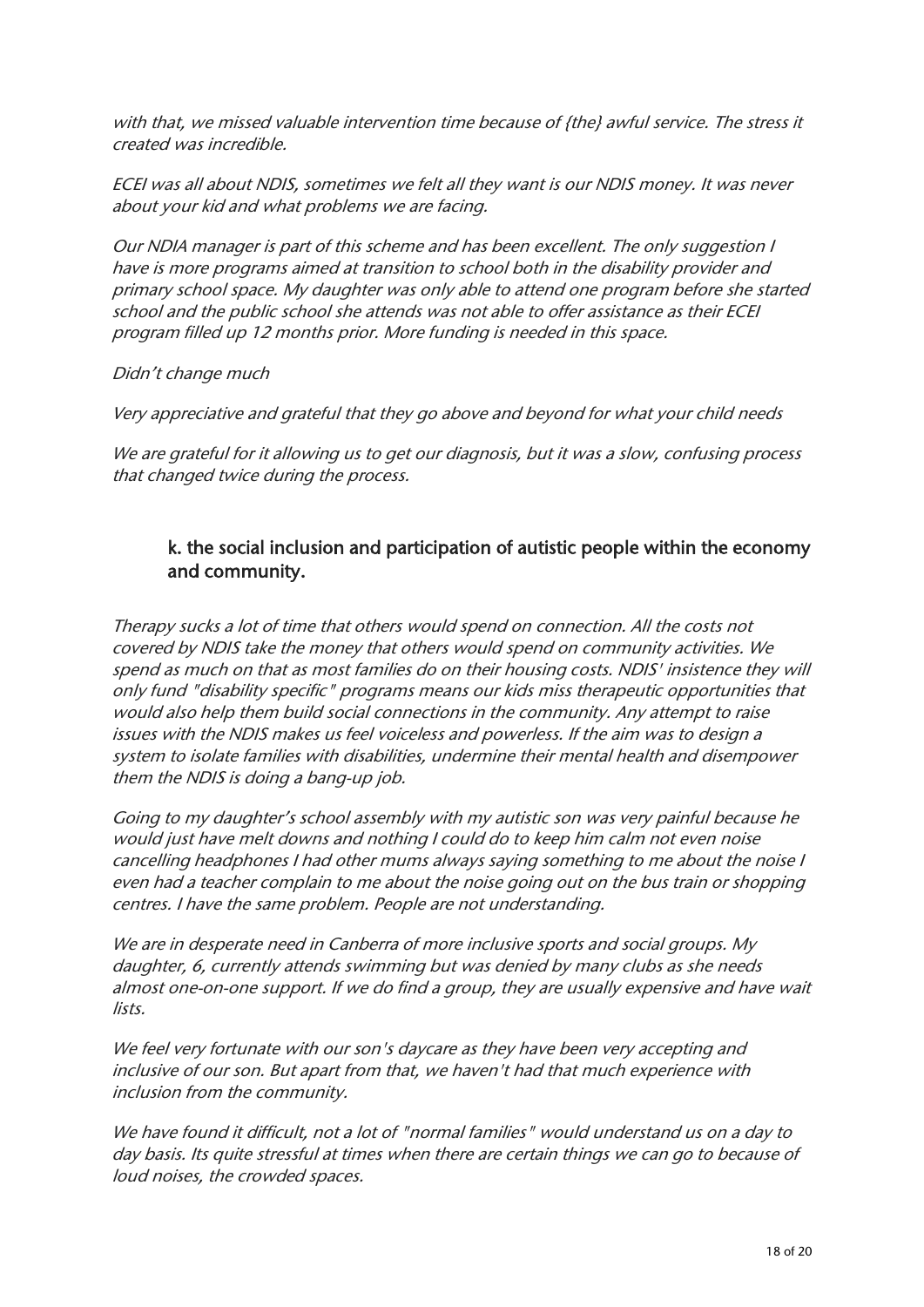We struggle to access community supports as my child is showing undesirable behaviours to others. This is leaving us exhausted as parents and secluded.

None at all. Terrible public school.

Not always, because any training sessions like swimming and other sports don't have funds support / concessions.

It has been quite difficult. Lucky my son goes to a great school that is very supportive and he attends a social group fortnightly.

When we first received diagnosis, we were grieving and stay low. Then we realised that our child has sensory issues and overwhelmed in busy environment. We are slowly retrieving from busy environment and only meet several persons that our child comfortable with. In times, we didn't realise that we gradually getting isolated and have no one. Even close friend does not understand what it means having child with autism. There are not many people understand our struggles as the child will appear normal in their place. That's why people said autism is an invisible disability and parents normally struggle in silent. Especially for us that have no parents and relatives to help.

We attend swimming. My son is tolerated.

We don't feel included in the community. We have to go to therapy in weekend. It mostly take up our time. We hardly have time to go in community.

It is difficult to participate in the community, Autism I don't feel has awareness raised correctly, the lack of people who do not understand that half the child with ASD also have intellectual disabilities astounds me. They think of autism as something that is portrayed in shows like the good doctor or atypical so when you have a child who has autism and is 6.5 years old but has the mental age of a 4 year old, it becomes difficult to explain. There is also lack of community sports which are mainstream with staff experienced enough to manage children with special needs. Therefore the children with special needs are again isolated to participate in activities with children who are at the same level as they are, which I don't think give the children the opportunity to grow and build their skills.

Here and there. But there isn't much help around when you have other children and you are a single parent

Son starts screaming in a gathering!!

None of the above quite the opposite.

There's still some people in the community don't know what is autism. Still discrimination for autism happened in the community.

Right now we are busy with therapies and interventions. Not much participating in the community. Though my son goes to regular daycare as well where he is supported. But I feel the neurotypical or regular community is still not much aware of autism and its struggles.

General community events don't cater to autistic children. There is an isolation

Hardly any inclusion.